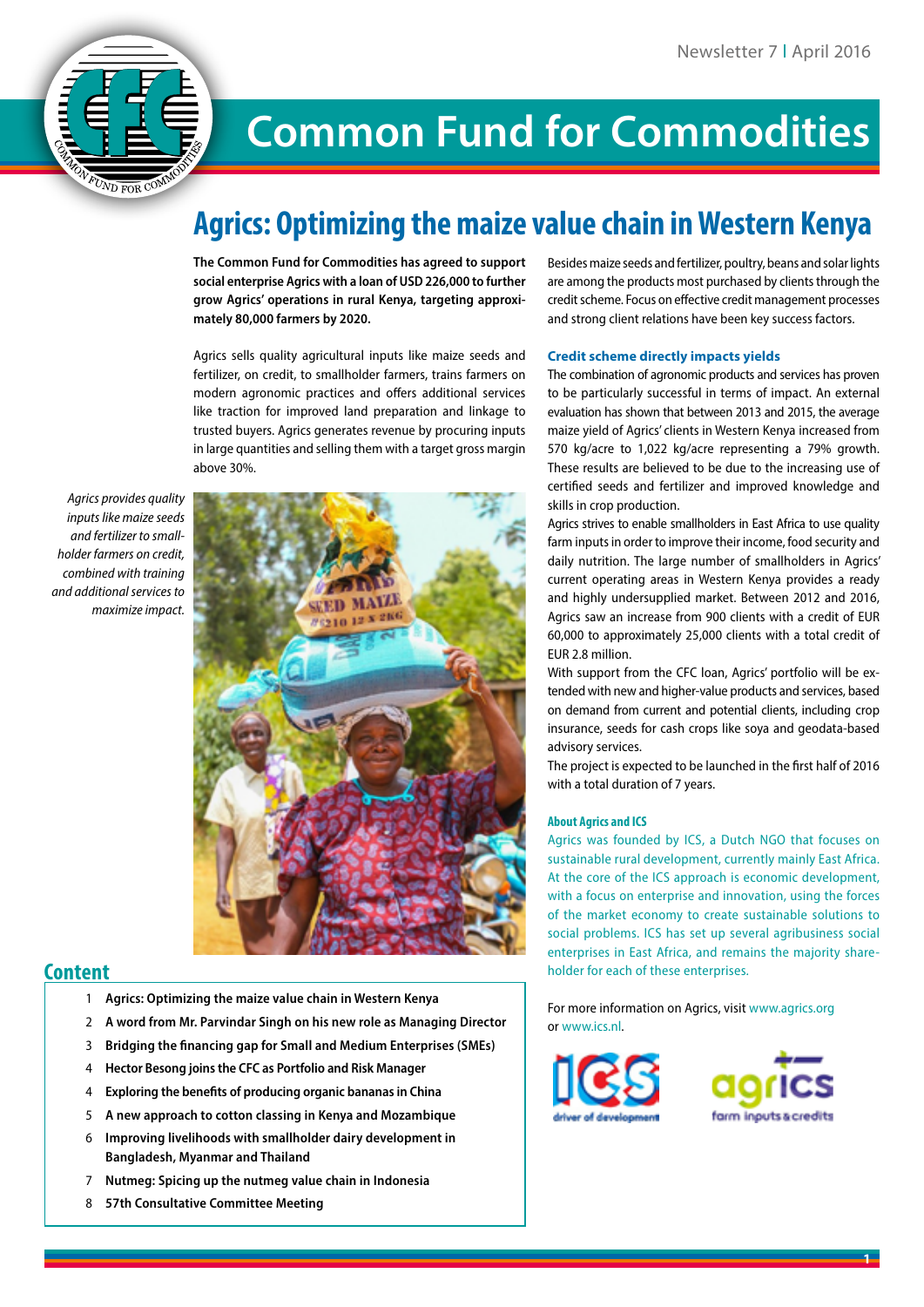### **A word from Mr. Parvindar Singh on his new role as Managing Director**

**At the 27th meeting of the Governing Council in The Hague on 8-9 December 2015, the Member Countries of the CFC elected me by acclamation as Managing Director for a four-year term from 1 January 2016 until 31 December 2019.**

I cannot help but think back over the past four years of our work here at the Common Fund, a period during which I had the privilege and the opportunity to meet representatives of national governments, international organizations, industry, academics, farmers, NGOs and other organizations involved in the growth and development of commodities. It has been a momentous time, during which we had to face the emerging challenges in commodity development and attempt to expand the role and mandate of the CFC to meet these challenges.

During this period the Members and partner institutions of the CFC endorsed the new initiatives and concrete steps taken by the Fund regarding resource mobilization, private sector involvement, staffing, operations, advocacy and forging new development partnerships. The uniqueness of the tasks of the CFC, its position in the international architecture on commodities, its focus on smallholder commodity development as a path to poverty reduction, and its interface with relevant bodies including the ICBs, UNCTAD and FAO, are the basis for fostering and expanding the CFC. There is now a consensus that we need a strong and effective CFC more than ever before. We are deeply grateful to all our partners for their support in this important task.

we have for the future role of CFC. As you are all aware, we have already started moving away from an exclusively grantbased regime to one that focuses on a range of financial interventions, including loans. This was necessary in order to ensure the financial viability of the CFC. In the future we hope to explore other kinds of financial interventions, including equity. Our goal will be to provide commodity smallholders with comprehensive support which includes technical, financial, marketing and administrative guidance. Our emphasis has never been merely on increasing financial returns, but on expanding the impact on smallholder livelihoods, incomes and employment. This will remain our foremost priority. CFC's financial assistance should act as seed capital to initiate the process, which can then be taken up by other institutions such as banks, external financial institutions and other investors, as well as by national governments. While implementing our projects, CFC must also ensure that environmental aspects are addressed, and that soil, water and vegetation are protected to safeguard sustainable commodity production in the long run.

I am often asked about the vision that

Three months into the new role, I am looking forward to bringing the voice of CFC to the UNCTAD Expert Meeting on Commodities in Geneva in April and to the deliberations of UNCTAD XIV in Nairobi in July. Firstly, however, I am pleased to inform you that the CFC is moving to a new electronic filing system which will also allow Executive Directors to access the history of project proposals, thus meeting the Member Countries expectations in transparency.

*Mr. Parvindar Singh was elected as Managing Director of the CFC for a four-year term, from 1 January 2016 until 31 December 2019.*

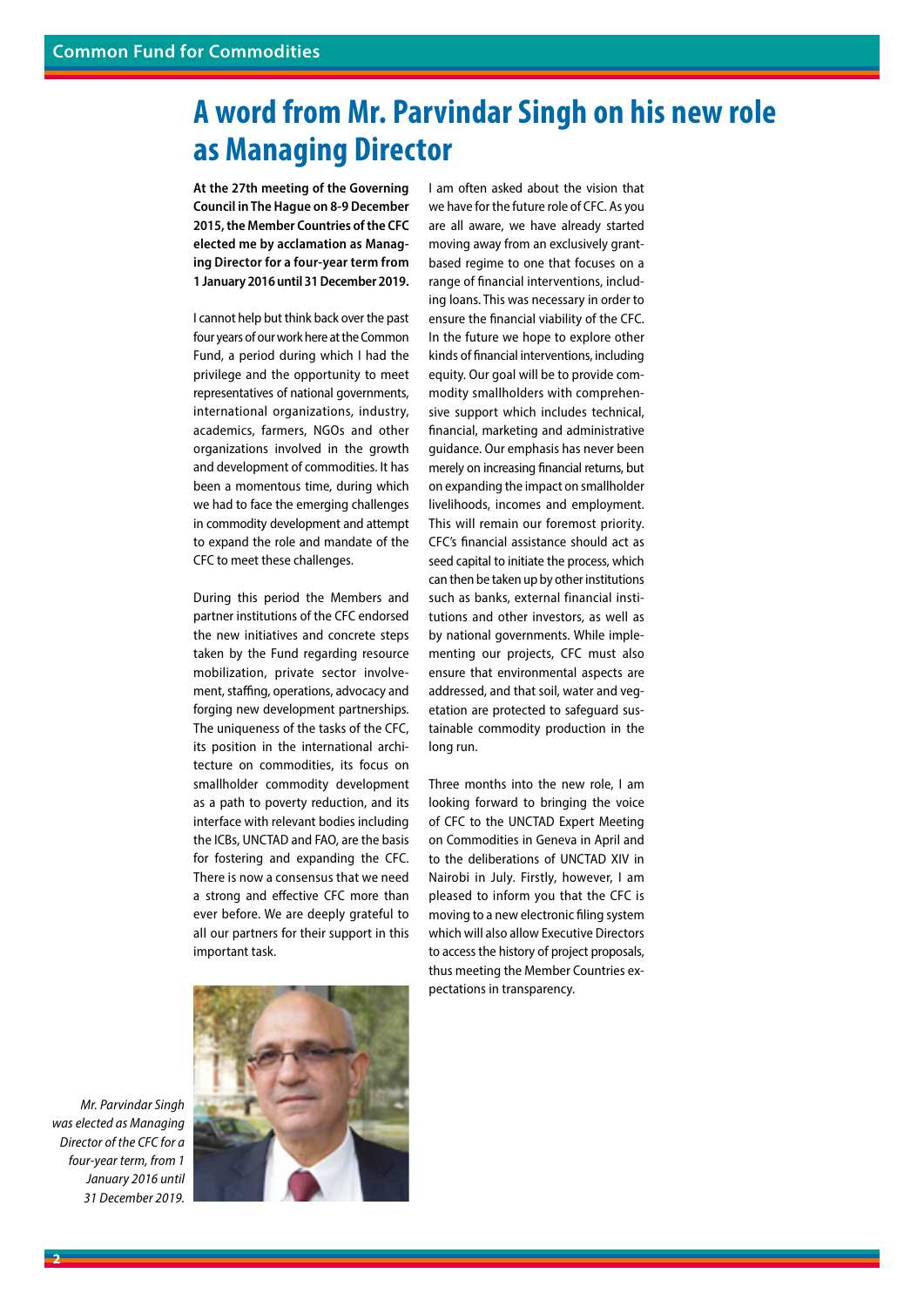## **Bridging the financing gap for Small and Medium Enterprises (SMEs)**

**In 2013, the Common Fund for Commodities (CFC) and the German Development Bank (KfW) jointly carried out a feasibility study of the opportunities in developing financing structures for SMEs to enable them to overcome barriers preventing their effective participation in agro-industrial value chains.** 

Against the backdrop of a changing worldwide economic situation including in Russia, the interest to invest in SME innovation is on the rise. According to the OECD, 95% to 99% of world's enterprises fall into the SME category. SMEs account for up to 70% of the new jobs created in OECD countries, and they play an important role in stimulating innovation and economic growth. Nevertheless, most countries are experiencing a gap between formal financing institutions and the financing needs of SMEs. This acts as a constraint to SME investments and impedes their innovation and development.

To take the next step in this discussion, the CFC and Ministry of Economic Development and Trade of the Russian Federation supported a conference on "Bridging the financial gap for small and medium enterprises". It took place on 26 November 2015 and was hosted by the Northern Biotechnology Cluster of the Moscow Institute of Physics and Technology (MIPT). The conference was attended by about 100 representatives from SMEs, biotechnology companies, Ministries, Regional Organizations, banks, financial institutions, international funds and organizations, and independent experts.



*Mr. Denis Ulin, Deputy Director of the Development of Europe, North America and International Organization of the Ministry of Economic Development of the Russian Federation and Mr. Parvindar Singh, Managing Director, CFC.*

The conference discussed the issues related to bridging the gap in financing agro-based SMEs to enhance innovative and the scope for investment to promote the competitiveness of small agro enterprises. It featured a range of speakers from the public, private and non-profit sectors, including representatives from Exima, Agama, Tula Niva, Russian Venture Company, SME Bank, the UN Capital Development Fund, ScopeINSIGHT, FAST, Baring Vostok Capital Partners and many others. "I hope that today's debate will help us improve the policies and mechanisms for the use of private and public funding in support of SMEs for achieving sustainable social and economic development," said Mr. Parvindar Singh, the Managing Director of the CFC, in his opening address.

During the event, participants proposed a number of recommendations based on the challenges and experiences of SMEs, including:

- The need to develop and improve the system of tax incentives to stimulate the growth of SMEs
- Using training and applied research to increase scientific innovation in support of highly efficient agricultural production
- The possibility of targeted investment funds and alternative financial instruments to finance long-term and potentially high-risk projects
- Addressing entrepreneurs' deficiency in financial literacy to enable them to effectively utilize existing support mechanisms
- Development of integrated project financing as a tool for developing intellectual, financial and physical infrastructure for agro-SMEs

It was stressed that research infrastructure in the field of living systems can serve as an incubator for SMEs in the area of agroindustrial technology. "The rapid growth of the center of living systems at the MIPT confirms the huge demand for the development of innovative agro and biotechnology in Russia," said Andrey Ivashchenko, Chairman of the Board of Directors of the ChemRar High Tech Center and a member of the Supervisory Board of the MIPT.

Mr. Kirill Semenov (SME Bank) noted that great opportunities could be unlocked by strengthening the quality of financial presentation in project proposals submitted by innovative SMEs to financiers. Specialist services for bringing SME projects up to the quality standards expected by financial institutions could provide momentum for growth.

Finally, it was underlined that investment program targeting agro-SMEs should be developed in close contact with the practitioners. "Wheat grows in the field, not on the third floor of a bank office," said Mr. Ivan Chuksin, Stavropol University of Agriculture. Potential investors should be aware of growth opportunities and promising innovations in agriculture to be successful.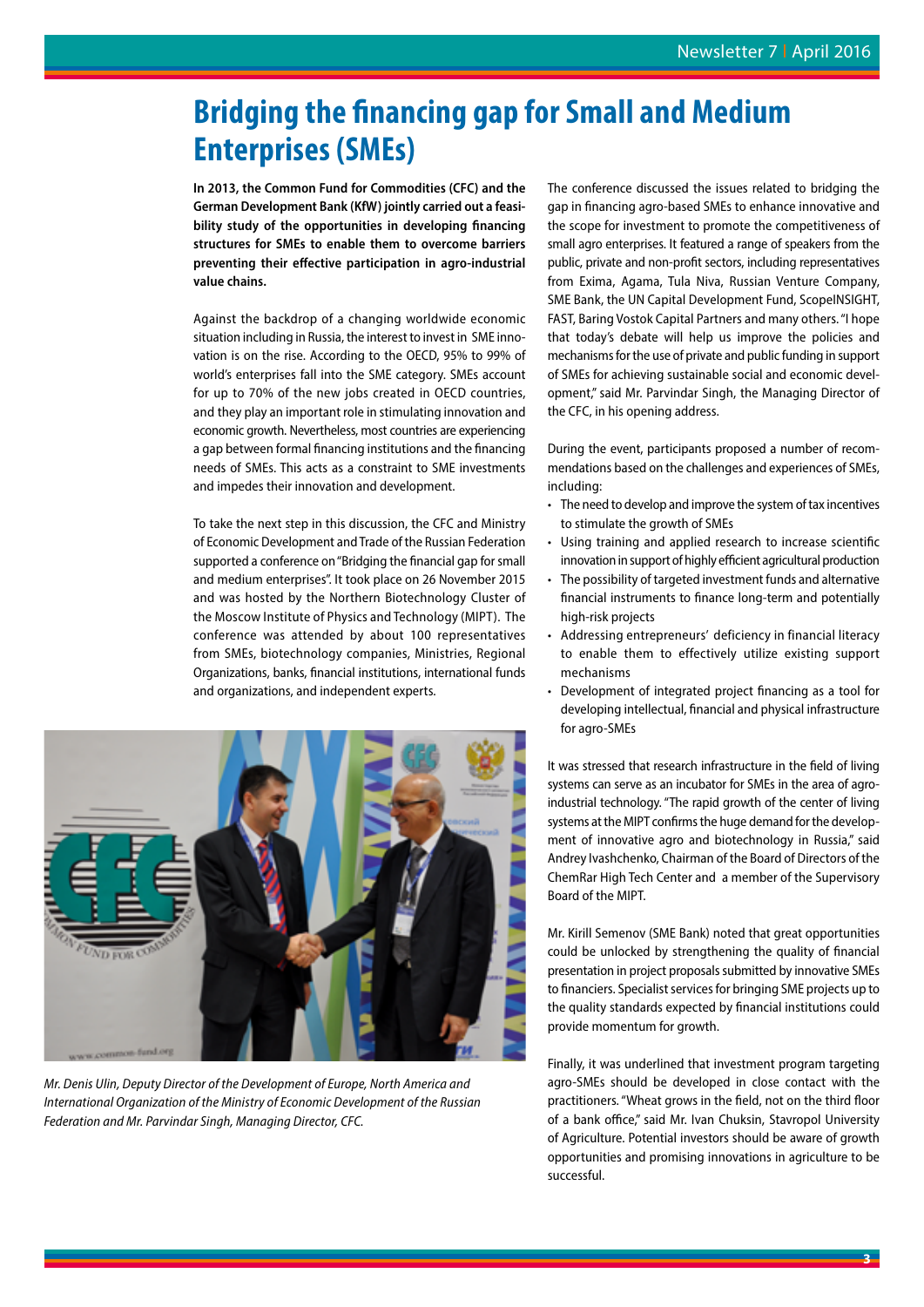### **Hector Besong joins the CFC as Portfolio and Risk Manager**

**The CFC's increasing emphasis on financing projects through market-based financial instruments in collaboration with the private sector has created the need for a finance professional responsible for transactional and portfolio risk management. We are pleased to welcome Mr. Hector Besong as our new Portfolio and Risk Manager.** 

Hector joined the CFC following a 10-year career at Siemens Financial Services, the financing division of the German multinational company. During his decade at Siemens, he was based in the United States, France and most recently in Munich, Germany where he served as Risk Manager at Siemens Bank GmbH. Hector's career at Siemens focused on two areas: serving the needs of Siemens' customers worldwide by providing financing solutions to meet their capital investments, and managing the risk to Siemens by identifying and mitigating the risks associated with financing.

As a development financier, the CFC has a dual mission of achieving development impact through its lending activities while preserving its capital base.

This involves identifying projects that deliver on both these objectives, evaluating the risks, assessing collateral and charging an interest rate that is sufficient to cover potential losses. The typical CFC borrower is a small and medium enterprise (SME) in a developing country active in the commodity value chain – referred to as the "missing middle" because this segment is under-served by lenders. The combination of exposure to emerging market risks, commodity price risk, currency risk and the relatively long duration of CFC interventions are risks that have to be managed.

Portfolio management is the sum of actions undertaken to ensure that both objectives of development impact and capital preservation are met in a sustainable manner. It is important to achieve a well-balanced, diversified loan portfolio to minimize overall risk to the fund. For example, potential losses from the downturn in commodity prices or an economic crisis in a country are minimized in a portfolio that is diversified across several commodities and countries. Portfolio management involves collecting information about the loan portfolio, analyzing the



*Hector Besong, Portfolio and Risk Manager, CFC*

information and making decisions such as establishing diversification rules in the portfolio.

Hector holds a BA in International Business from the United States International University – Nairobi campus. He earned his MBA with a concentration in finance from Drexel University in Philadelphia.

Hector is a citizen of Cameroon. He is married and has a daughter.

### **Exploring the benefits of producing organic bananas in China**

**The project** *"Promoting production and marketing of organic bananas in Asia"* **(CFC/FIGB15) was implemented in China from 2010 to 2014 by the Institute of Fruit Tree Research of the Guangdong Academy of Agricultural Sciences in Guangzhou. Due to the potential domestic and export market for organic bananas, the project aimed to generate more income for smallholders by producing organic bananas instead of conventional bananas. While labor requirements are greater, the lower input requirements and premium prices for organic bananas present an interesting income opportunity for smallholder farmers.** 

The total project cost was USD 2.3 million, of which the Common Fund for Commodities (CFC) provided USD 1.4 million, while the balance was contributed by the Institute of Fruit Tree Research and the private sector.

The project was implemented in five fields, totaling 100 hectares, in the provinces of Guangdong, Guangxi and Yunnan. The project facilitated an integrated approach in knowledge sharing and capacity development involving researchers, extension agents, marketers, companies and growers on aspects related to production, processing, certification and marketing.

After four years of operation, yields for organic banana were lower than conventionally grown bananas, but because of the premium prices, farmers realized an additional income of USD 8,000 to 10,000 per hectare. As organic farming improves with time, a longer period is required to see the full benefits such as improvements in soil fertility and higher and more sustainable yields. It is anticipated that with an expanding market, growing organic bananas instead of conventional bananas can improve smallholders' incomes and livelihoods.

#### *Article contributed by Mr. Yacob Ahmad*

*The full report is available on the CFC website as a PDF document.*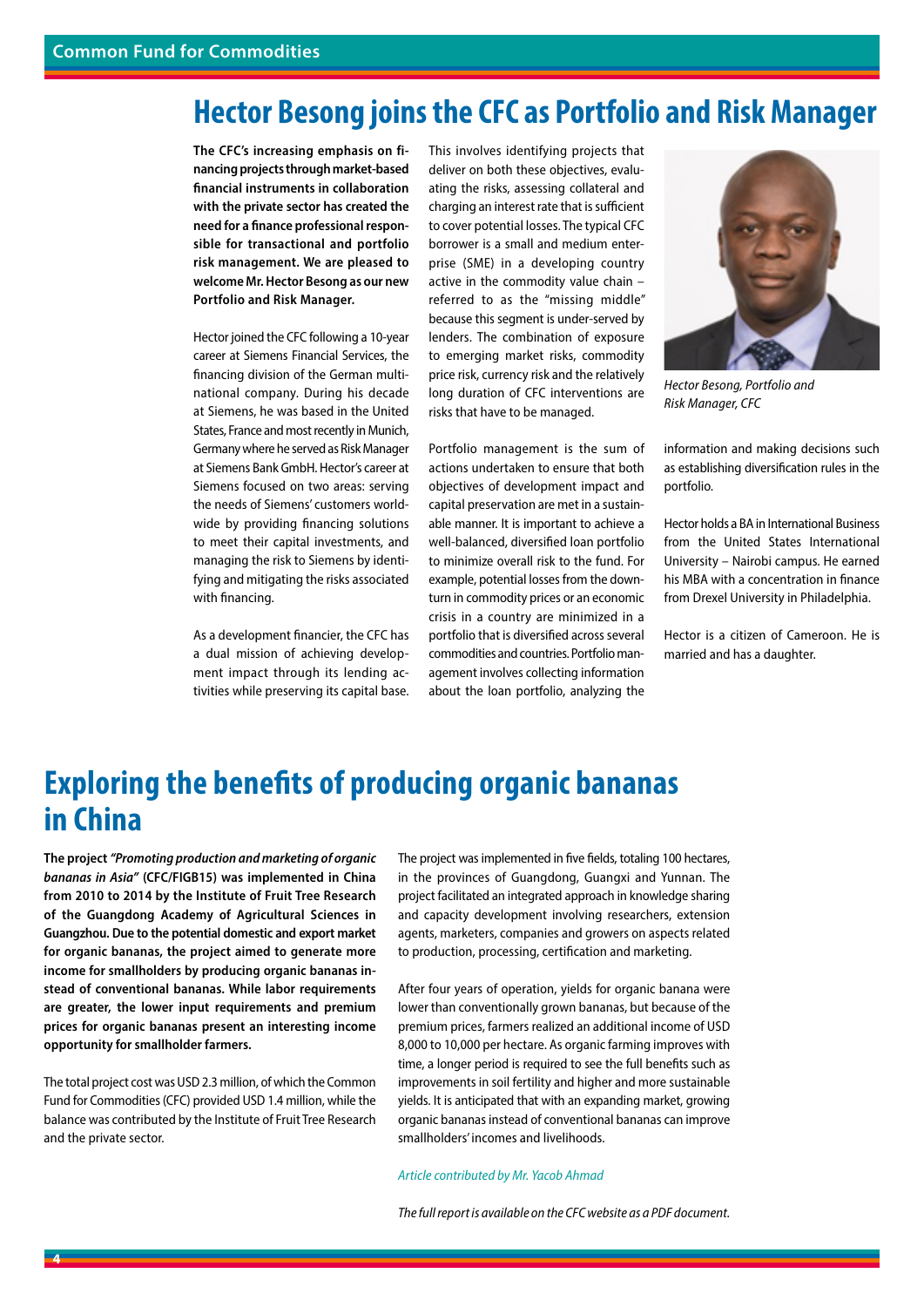## **A new approach to cotton classing in Kenya and Mozambique**

**Cotton lint prices are based on quality parameters that have traditionally been determined manually by visual inspection. However, automated textile manufacturing demands more precise characteristics, which are impossible to measure without instrumentation. Countries like the United States and Australia are now using the High Volume Instruments (HVI) system for classing cotton length and grade (color, leaf and extraneous matter). And China, Uzbekistan, Argentina, Brazil and Greece are also introducing nation-wide classing systems to meet emerging global demands.**



*The project helped support the introduction of a precise HVI cotton classing system at three laboratories in Mozambique and one in Kenya.*

#### **HVI classing in Kenya and Mozambique**

By implementing national cotton classing systems in Kenya and Mozambique, the project sought to establish a functioning cotton classing structure that facilitates 100% sampling and instrument-based testing of cotton. Introducing the HVI databased classing system offers suppliers the possibility to negotiate premiums for homogeneous quantities. The Common Fund for Commodities (CFC) financing (project CFC/ICAC 44) focused on capacity building, including the development of system manuals to complement the governments' efforts in building the required laboratory infrastructure and conditioning equipment.

Despite being relatively small cotton producers compared to other countries in Africa, Kenya and Mozambique have successfully developed self-financing cotton classing systems based on baleby-bale testing. There are currently three laboratories in Mozambique (Beira, Nampula and Montepuez) and one in Nairobi, Kenya.

All four laboratories have been built to international standards observing the CSITC<sup>1</sup> guidelines. The laboratory's temperature and humidity are automatically controlled by an integrated Air Management System.

#### **Improving access to cotton data**

One of the disadvantages of hand classing is the time-consuming process of manually tabulating values and sending printouts to customers. To save time and increase convenience, the project developed a database management system to enable clients to access a HVI data via the internet. Using "query forms", database users can search for results by specific parameters, bale ID sequence or even results range. This system is accessible from any device with internet access, and is available in English and Portuguese for users in Mozambique.

Kenya is a net importer of cotton, and the HVI laboratory in Nairobi has given local spinners an opportunity to buy cotton with a confirmed quality grade. Regulations require ginnery owners to submit all cotton samples to the classing



*Classers were trained on using the new technology, including a database that makes HVI data easily accessible to clients.*

facility. However, local spinners' demand for HVI data before buying the cotton is helping support enforcement of the regulations.

#### **Replicating the system elsewhere**

Successfully establishing and running an HVI laboratory requires major investment and commitment. Nonetheless, Kenya and Mozambique can serve as an example for other, larger cotton producing countries – either to adopt the approach as is, or in a modular way proportional to their production size.

#### *Article contributed by Mr. Moses Bujaga, Wakefield Inspection Services (Project Executing Agency), Tanzania*

1. CSITC = Commercial Standardization of Instrument Testing of Cotton. The guidelines have been developed and internationally accepted in the framework CFC project: CFC/ICAC/33.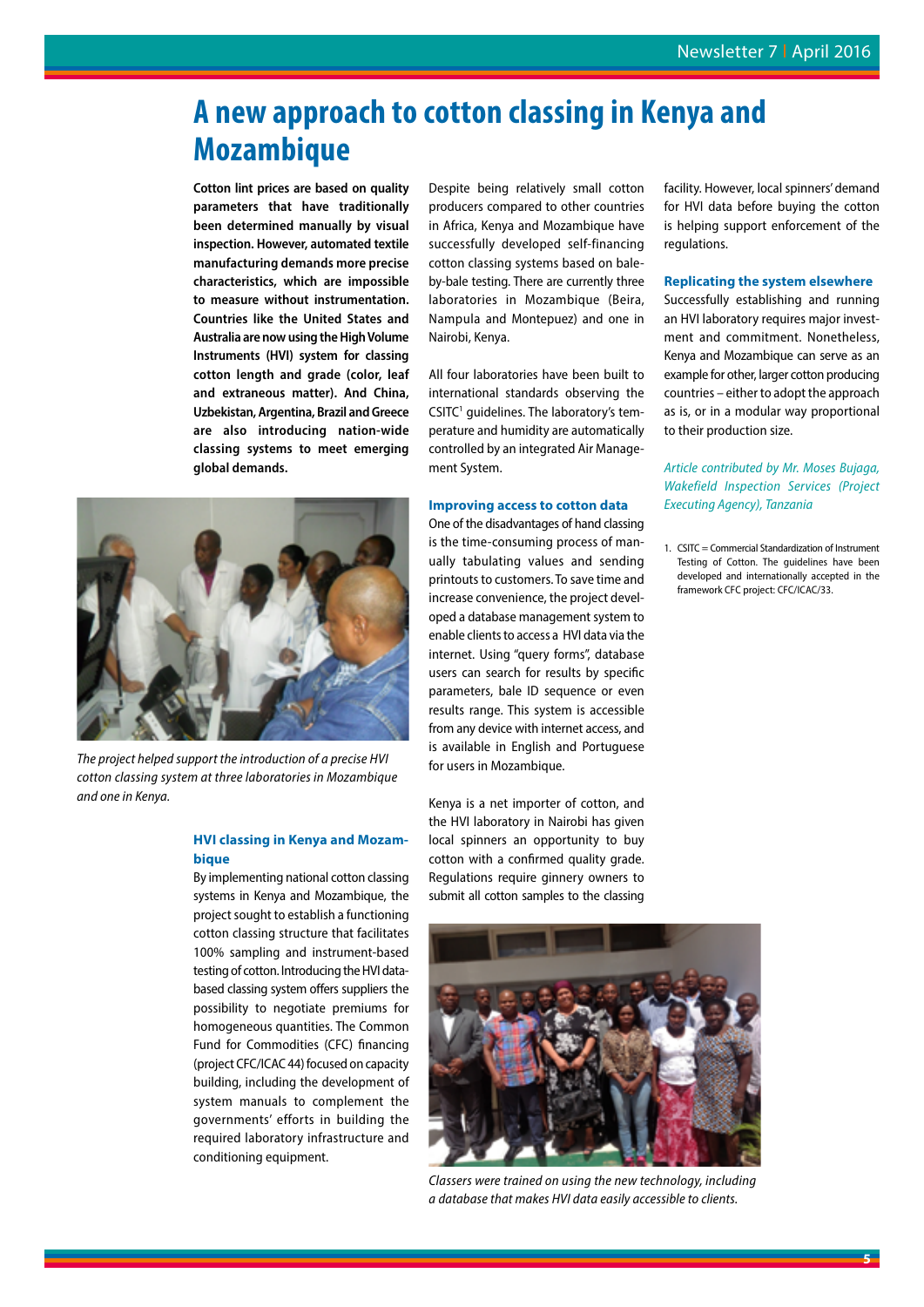## **Improving livelihoods with smallholder dairy development in Bangladesh, Myanmar and Thailand**

**The project** *"Smallholder Dairy Development in Bangladesh, Myanmar and Thailand - Improving the Bargaining Power and Sustainable Livelihood of Smallholder Dairy Farmers through the Enhancement of Productivity and Market Access in Dairy"* **(CFC/FIGMDP/19), concluded in June 2015 with a Final Review and Dissemination Meeting in Bangkok, Thailand. The project financing totaled USD 7.2 million, including a USD 2.0 million grant from the CFC, including an OFID contribution of USD 1.0 million and an in-kind counterpart contribution of USD 4.0 million from the Royal Government of Thailand. This project aimed to improve market access and sustainable livelihoods of 5000 smallholder milk producers in Bangladesh, Myanmar and Thailand through the enhanced production and marketing of quality milk and dairy products.** 



*The project introduced improved cattle fodder, including Napier Pakchong 1 grass, to improve milk productivity for dairy farmers.* 

#### **Increasing milk production**

For the first component of the project, key activities included organizing on-farm extension advice, demonstrating good husbandry practices and introducing nutritious forage by establishing model dairy farms and demonstration plots, and outreach training on various aspects of production including clean milk production and farm hygiene. These interventions substantially increasing productivity in all three countries, greatly exceeding the project's target of 20 percent improvement.

In Bangladesh, the project faced several challenges due to social and political turbulence, as well as very remote project areas. Nevertheless, thanks to the determination of the project team and the support of the government, more than 200 Dairy Field School Training Programs were conducted. Project training covered all 3000 participating farmers (over 65 percent women). The project established 156 model dairy farms and increased average milk production from 4.5 to 7.6 liters/cow/day by the end of the project.

In Myanmar, forage shortage was one of the factors constraining milk productivity. The project introduced Napier Pakchong 1 (NP1) grass in 2011 and practical trainings for planting NP1 were organized by experts from Thailand. With support from the project, the Myanmar Dairy Association (MDA) distributed over 400,000 grass cuttings to farmers throughout Myanmar. This was followed by training programs and on-farm advice. At the end of 2014, NP1 grass covered over a thousand acres and is still increasing steadily.

#### **Enhancing milk marketing**

The project's second component enhanced market access by linking farmers to more formalized markets, diversifying the production of premium dairy products and improving milk quality. Before the project began, many farmers in Bangladesh did not have consistent market access. By the end of the project, a total of 1,705 beneficiaries were linked to organized milk collection centers via farmers groups and cooperatives. As a result, the amount of milk sold on the informal market fell drastically from 45.8 percent to under 8 percent.

In Thailand, the project supported setting up a demonstration unit for cheese making at the Regional Dairy Training Centre (RDTC). The RDTC was opened in 2013 with new equipment and facilities for cheese incubation, milk processing, packaging and quality testing. The RDTC supported five cooperatives to enhance dairy production, improve marketing and diversify the production of products

such as cheese and yoghurt. The RDTC will continue to implement training on dairy production and processing for project beneficiaries and regional stakeholders.

#### **Capacity building and information dissemination**

The third component aimed to create effective mechanisms for information dissemination and sustainable capacity development. The Asia Dairy Network was established in the project's second year and a series of stakeholder workshops, meetings, trainings and e-learning programs were organized in the three countries. The Dairy Asia website (www. dairyasia.org) was redesigned and is updated regularly.

In summary, many positive outcomes have been achieved in the participating countries throughout this four-year project, including capacity building and increased awareness of the importance of hygiene for smallholder dairy farmers, milk collectors and processors. The project was also successful in introducing new technologies and production practices, as well as emphasizing the effectiveness of dairy for health, particularly for children.



*The projected helped dairy processors introduce new products such as yoghurt and buttermilk.*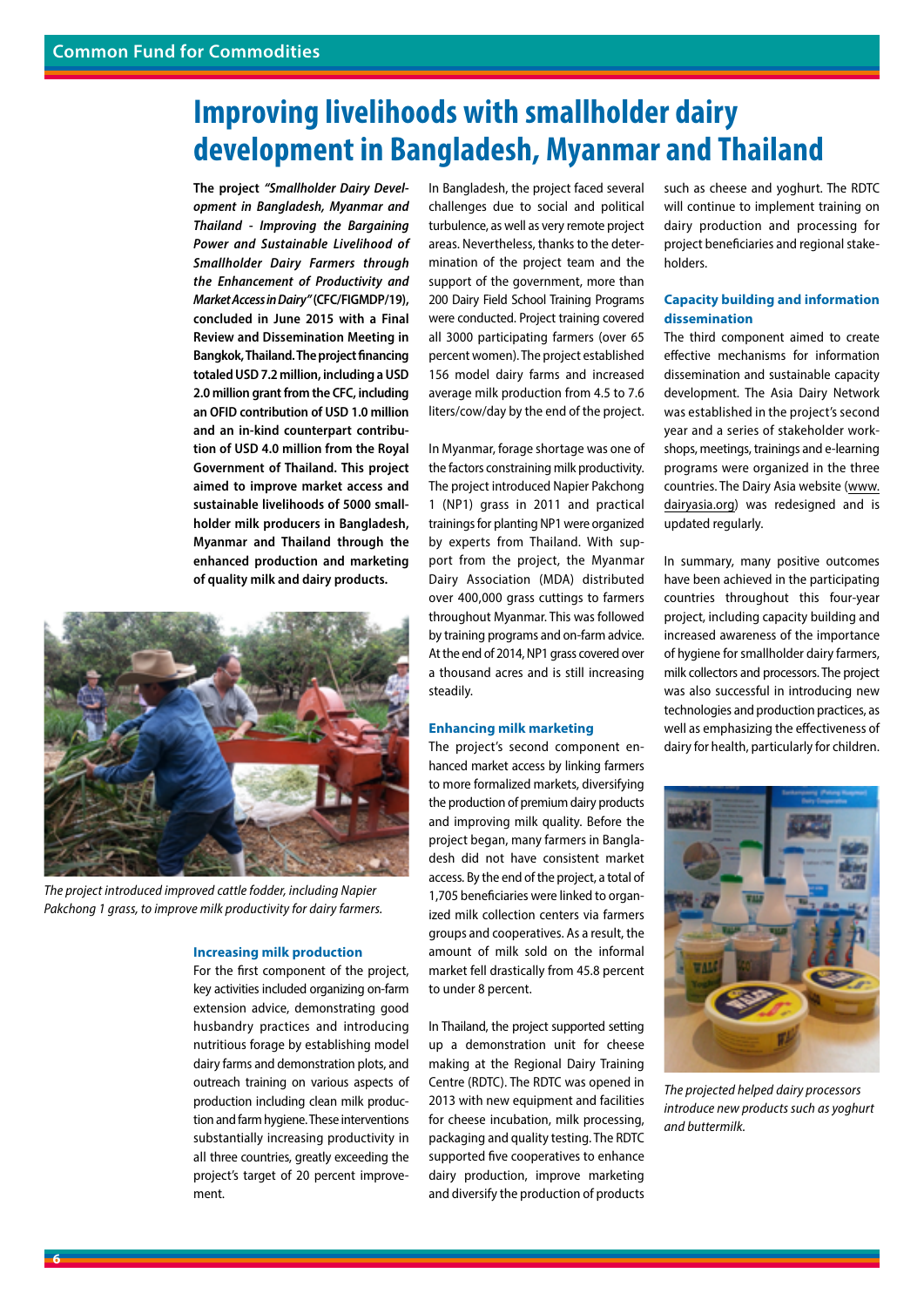### **Spicing up the nutmeg value chain in Indonesia**

*In the Indonesian province of North Moluccas, the project is training farmers in producing organic and aflatoxin-free nutmeg, as well as working to strengthen the local nutmeg value chain.*





**Indonesia is the world's second largest nutmeg producer. The annual global demand for high-quality nutmeg is estimated to be growing at 5 to10% per year due to its increasing use in medicine, cosmetics and food products. This provides an opportunity to enhance incomes and livelihoods of local farmers, including in the Indonesian province North Moluccas. Here, nutmeg is the main source of income for approximately 52,000 farmer families.** 

Unfortunately, the region's nutmeg has deteriorated in quality because of high levels of aflatoxin, which has impacted nutmeg exports as well as local food security. The ICCO Cooperation and IDH (Sustainable Trade Initiative) partnered with the private sector to develop North Moluccas' organic and aflatoxin-free nutmeg sector by training farmers in organic nutmeg production and enhancing the organic nutmeg value chain from production to export.

#### **Inclusive value chain development**

The multi-stakeholder program addresses major constraints by training farmers in Good Agricultural Practices (GAP), good pre- and post-harvest handling practices (GHP), food safety and traceability. The innovation rests in transforming the traditional nutmeg farming into traceable, sustainable organic production, and developing the value chain with new and stronger linkages between stakeholders. In the period between 2014 and 2017, the project will not only benefit the 5,000 participating farmers with an increased income of 10%, but partner trading companies are also expected to earn an additional 10% and will be able to create 100 new jobs.

The program's sustainability is anchored on the contributions and commitment of all the stakeholders in the nutmeg value chain. The farmers have the land and labor to produce organic, sustainable nutmeg, and the private sector can provide knowledge on production and post-harvest technology for organic production and certification. Responsible business is being advocated by raising awareness among the private sector on the local influence of their business activities and their role in opening markets for local small-scale producers. The enhanced value chain is based on good relationships, mutual trust and accountability.

#### **Increased farmer income**

The project has now reached 5,000 farmers, with a total acreage of 6,987 hectare and an estimated yield of 306 kg/season for mace and 631 kg/season for nutmeg. In the past two years the income of the farmers producing aflatoxin-free nutmeg has increased by 631,238 rupiah. Organic nutmeg farmers' income increased by 1,893,716 rupiah.

As result of higher availability of aflatoxin-free, organic nutmeg, an increase in the procurement volume of local traders and exporters is expected. To augment their trade capital, ICCO facilitated a loan from the Common Fund for Commodities (CFC). In 2015, CFC provided USD 120,000 to PT Agripro Tridaya Nusantara (Agripro), a strategic partner in the nutmeg program. The loan has a duration of 18 months to support six cycles of nutmeg procurement. In the fourth quarter of 2015, Agripro procured a total of 48,000 tons of aflatoxin-free and 12,000 tons of organic nutmeg. It projected to secure 98,000 tons of conventional nutmeg and 36,000 tons of organic nutmeg by the first quarter of 2016.

#### **Revival of nutmeg**

As farmers and local buyers are able to cash in on the increased supply and premium prices for quality and organic nutmeg, it will promote a sustainable organic nutmeg value chain with co-ownership and co-responsibility among various stakeholders. Upon conclusion, the program will have contributed to improving livelihoods for farmers and their families in the North Moluccas, and making the production of nutmeg and its related products a commercial venture with strong links to local buyers and the international market.